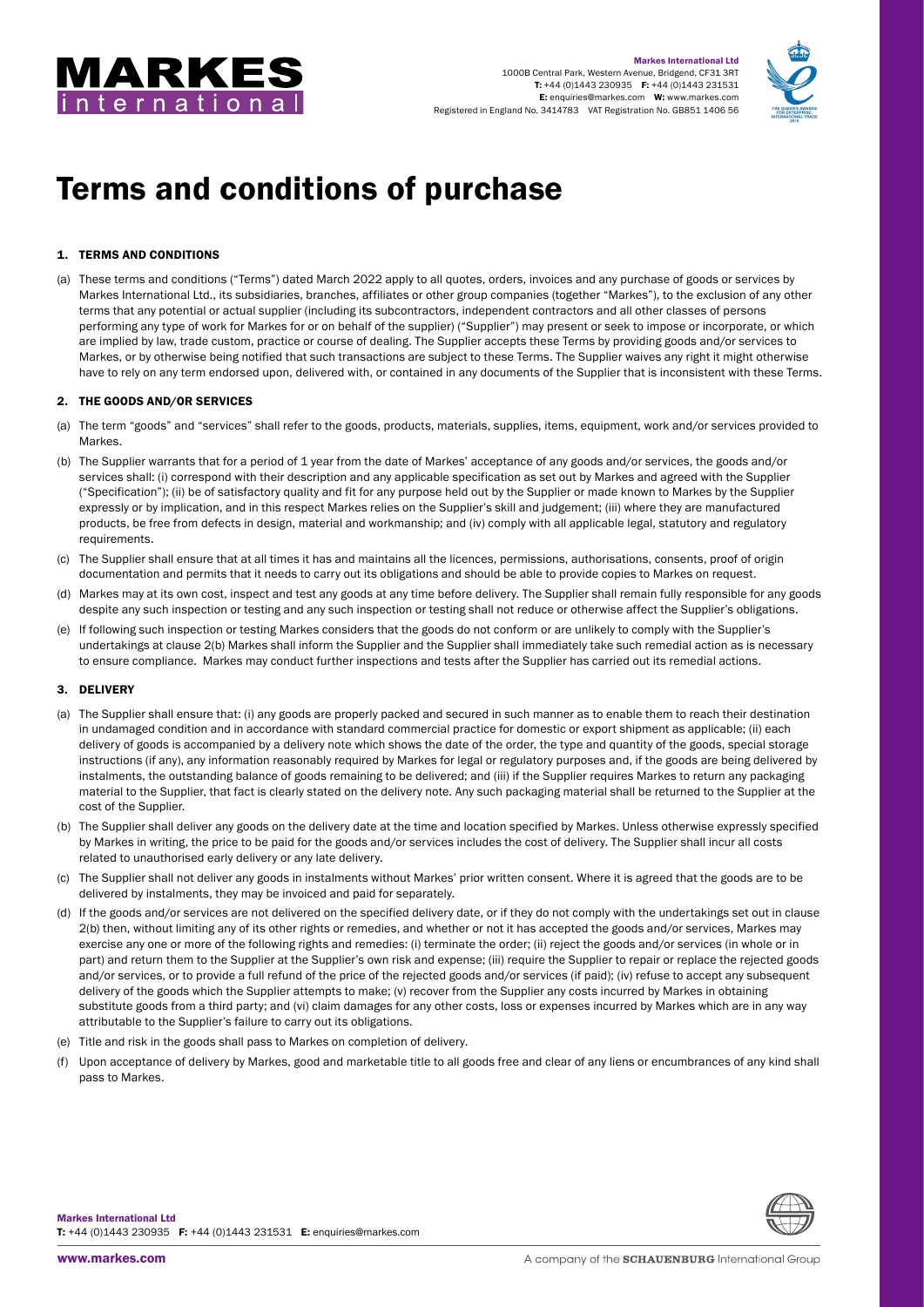## 4. PRICE AND PAYMENT

- (a) The Supplier warrants that the prices for the goods and/or services are not less favourable than those currently extended to any other customer for the same or similar goods in similar quantities. In the event the Supplier reduces its price for such goods and/or services, the Supplier agrees to reduce the prices for the goods and/or services correspondingly. The Supplier warrants that the price quoted shall be complete, and no additional charges of any type shall be added without Markes' express written consent.
- (b) The price of the goods and/or services excludes amounts in respect of value added tax, federal, state, municipal or other governmental taxes, duties, excise taxes or tariffs (which Markes will additionally be liable for at the prevailing rate, subject to the receipt of a valid invoice), and includes the costs and charges of packaging, insurance, and transport of the goods and/or services. No extra charges shall be effective unless agreed in writing with Markes.
- (c) Markes shall pay correctly rendered invoices within 45 days of receipt of the invoice. Payment shall be made to the bank account nominated in writing by the Supplier. Markes may at any time, without notice to the Supplier, set off any liability of the Supplier to Markes against any liability of Markes to the Supplier, whether either liability is present or future, liquidated or unliquidated, and whether or not either liability arises under these Terms. Any exercise by Markes of its rights under this clause shall not limit or affect any other rights or remedies available to it under these Terms or otherwise.

### 5. FREE ISSUE GOODS AND COMPANY PROPERTY

- (a) "Free Issue Goods" are Goods supplied by Markes without charge to the Supplier for the purpose of modification or other incorporation into the goods and/or services provided by the Supplier. The Supplier is responsible for the safekeeping of Free Issue Goods whilst in possession of them and shall take all appropriate steps to ensure the Free Issue Goods are kept safe and secure. Free Issue Goods should be clearly labelled as Markes' property, both physically whilst in storage and electronically on any register of assets provided to external auditors or receivers appointed to act for the Supplier at any time. Seller shall cover at its cost insurance against risk, damage, and theft. Free Issue Goods are only to be used to satisfy Markes' Orders and title shall remain with Markes at all times.
- (b) All tangible and intangible property, including to but not limited to Goods, tools, materials, drawings, plans, software, data, models, or prototypes furnished to the Seller by Markes or specifically paid for by Markes shall be and remains Markes company property. The Seller shall be allowed to use these items for the completion of this Order, and none of these items may be duplicated, copied or shared with a third party without the express written permission of Markes.

#### 6. LICENCE

(a) If Goods include software, the Supplier grants Markes a non-exclusive, royalty free, worldwide licence to use, import, reproduce and distribute the software in object code for internal use directly or integrated in Markes Products. Supplier also grants Markes a nonexclusive, royalty free, worldwide licence to use, import, distribute and offer for sale any copies of the software purchased that remain in the original shrink-wrapped packaging. If Goods include documentation Supplier grants Markes a non-exclusive, royalty free, worldwide licence to use, import, distribute and prepare derivative works in Markes name all documentation furnished by the Seller. Markes may reproduce such documentation without Seller's logo or other identification of source subject to affixing copyright notices to all copies of documentation and Seller hereby waives and shall cause to be waived all applicable moral rights in respect to such documentation. These rights with respect to software and documentation shall extend to (i) third parties to use and reproduce the Goods for Markes internal use; and (ii) third party channels of distribution.

#### 7. INDEMNIFICATION, INTELLECTUAL PROPERTY AND CONFIDENTIAL INFORMATION

- (a) Intellectual Property in Results of Service
	- (i) "Intellectual Property" ("IP") shall mean all inventions, patents (including without limitation applications divisions, reissues, reexaminations, terms extensions, continuations and any foreign counterparts), works of authorship, copyrights (including without limitation registrations, applications and derivatives), trademarks (including without limitation service marks, trade dress and other marks identifying a party or its products), designs, processes mask words, trade secrets, domain names, proprietary technical information and other similar proprietary information tangible and intangible, whether registered or in the process of being registered.
	- (ii) "Pre-existing IP" means IP conceived or developed prior to, or independent of performance of this Order. Supplier will retain full right, title, and interest in and to any pre-existing IP. Supplier will not use any pre-existing IP in connection with this Order without first obtaining from the owner any rights necessary to enable the Supplier to fully comply with the terms of this Order.
	- (iii) Supplier hereby agrees to and does irrecoverably assign and transfer to Markes all of its worldwide IP in and to all results of Services. At Markes expense, Supplier shall execute any documents and take all additional steps as reasonably requested by Markes to perfect, record and register such an agreement.
	- (iv) Supplier hereby grants to Markes a non-exclusive, worldwide, royalty free, irrecoverable, perpetual, transferable licence with right to sub licence any pre-existing IP to the extent of Markes full enjoyment and commercial exploitation of the results of the services as reasonably contemplated by the Order.
- (b) Without limiting the above remedy, if Markes' use of any Goods or receipt of any Service is enjoined because of any actual or claimed infringement of patent, trademark, copyright, trade secret or other intellectual property right of a third party (collectively "Infringing Product"), Supplier shall at its expense use its best efforts to procure the right for Markes to continue using or receiving the Infringing Product. If Supplier is unable to do so, Supplier shall at its expense (i) replace the Infringing Product with non- infringing goods or service (as applicable) without loss of functionality; (ii) modify the Infringing Product to be non-infringing; or (iii) if unable to replace or modify the Infringing Product, refund in full all costs paid by Markes for the Infringing Product and reimburse Markes on demand, for all additional costs incurred by Markes in purchasing replacement goods or services.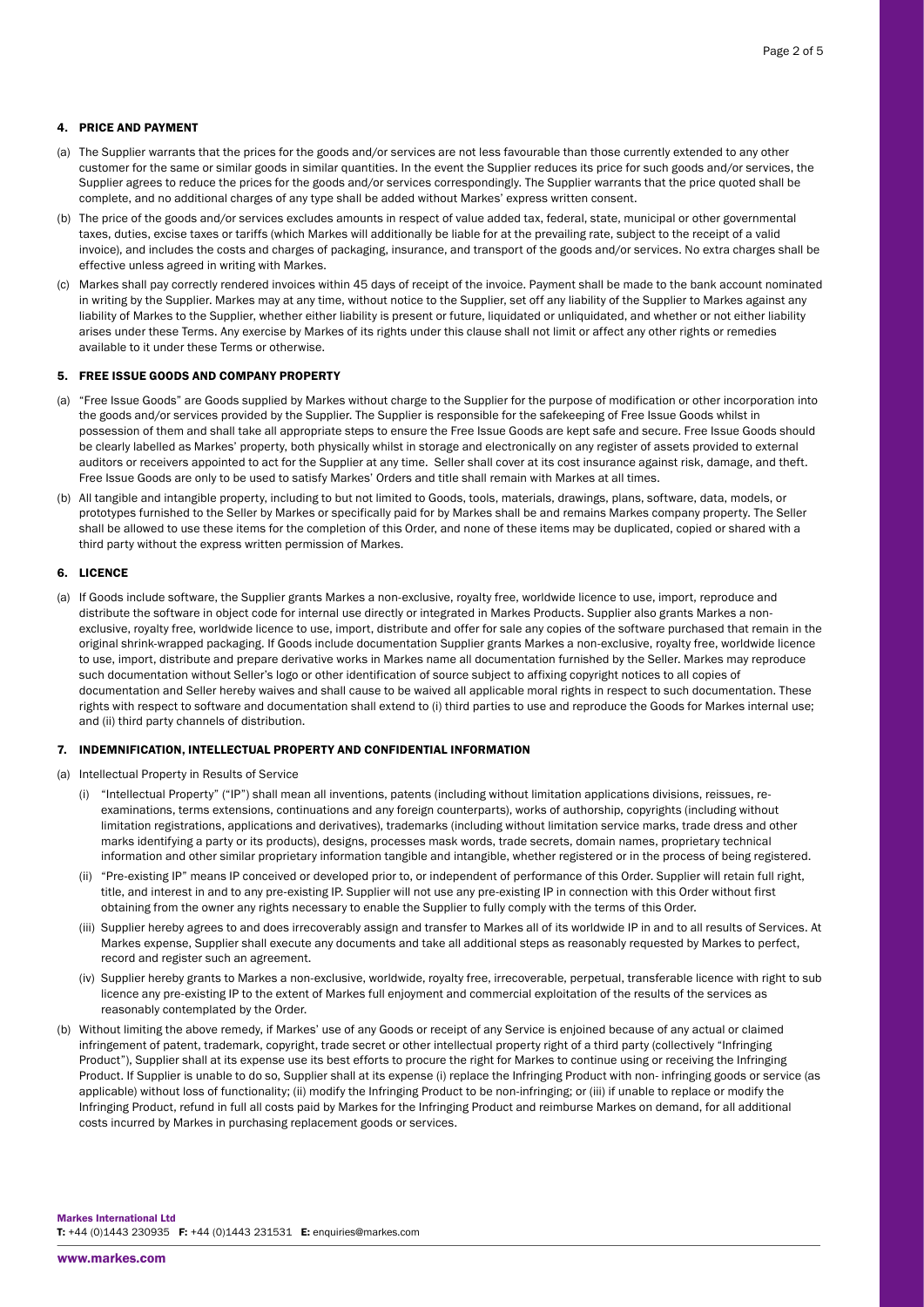Page 3 of 5

- (c) Unless otherwise specified or approved by Markes, Supplier shall remove Markes name and any of Markes' trademarks, trade names, insignia, part numbers, symbols or decorative designs from all Goods rejected or returned by Markes or not sold or shipped to Markes.
- (d) Except as where required to supply Goods or Services pursuant to this Order or as otherwise instructed by Markes, Supplier shall not disclose any confidential information of Markes. Confidential information includes, without limitation, all information designated by Markes as confidential and all information or data concerning Markes' Goods (including the discovery, invention, research, improvement, design and development, manufacture, or sale thereof) or general business operations (including costs, forecasts, profits, pricing methods and processes).
- (e) The Supplier agrees to defend, indemnify and hold harmless Markes and its affiliates, subsidiaries, assigns, subcontractors and customers from and against all claims, losses, demands, fees, damages, liabilities, costs, expenses (including without limitation legal fees), obligations, causes of actions, suits or injuries of any kind or nature arising from, in connection with or related in any way to breach or alleged breach of any warranties made by Supplier or any act or omission of Supplier in the performance of this Order.

## 8. TERMINATION

- (a) Markes may terminate any order in whole or in part at any time before delivery of any goods or the provision of any services, with immediate effect by giving the Supplier written notice, whereupon the Supplier shall discontinue all work on that order. Markes shall pay the Supplier fair and reasonable compensation for any work in progress on any goods at the time of termination, but such compensation shall not include loss of anticipated profits or any consequential loss.
- (b) Without limiting its other rights or remedies, Markes may terminate any order with immediate effect, by giving written notice to the Supplier if the Supplier (or if Markes reasonably believes that the Supplier will): (a) commits a material breach of any term of the Terms and (if such a breach is remediable) fails to remedy that breach within 15 days of the Supplier being notified in writing to do so; (b) becomes the subject of any proceeding under state, provincial or federal law for the relief of debtors or otherwise becomes insolvent, bankrupt or makes an assignment for the benefit of creditors, or upon the appointment of a receiver for the Supplier or the reorganisation of the Supplier for the benefit of creditors; (c) suspends, threatens to suspend, ceases or threatens to cease, or Markes reasonably expects that Supplier may suspend or cease, to carry on all or a substantial part of its business; or (d) financial position deteriorates so far as to reasonably justify the opinion that its ability to give effect to the terms of the order is in jeopardy.
- (c) Termination, however arising, shall not affect any of the parties' rights and remedies that have accrued as at termination, or expiry, including the right to claim damages in respect of any breach of these Terms which existed at or before the date of termination, or expiry.
- (d) Any provision of these Terms that expressly or by implication is intended to come into or continue in force on or after termination or expiry of the order will remain in full force and effect.

## 9. FORCE MAJEURE

- (a) The Supplier shall: (i) use it best endeavours to mitigate the effect of a Force Majeure Event on the performance of its obligations and prioritise supply to Markes; and (ii) as soon as reasonably practicable after the start of the Force Majeure Event notify Markes in writing of the Force Majeure Event, the date on which it started, its likely or potential duration, and the effect of the Force Majeure Event on its ability to perform any of its obligations.
- (b) Provided it has complied with clause 9(a), the Supplier will not be in breach of these Terms nor liable for delay in performing, or failure to perform, any of its obligations under these Terms if such delay or failure result from an event, circumstance or cause beyond its reasonable control ("Force Majeure Event").
- (c) Should Markes receive notice in accordance with clause 9(a)(ii) above, Markes may (i) purchase any goods and/or services from another provider until the Supplier is able to do so again; (ii) suspend any order until Supplier can carry out its obligations in accordance with these Terms; and/or (iii) if the period of delay or non-performance continues for 6 weeks, terminate any order by giving 7 days' written notice.
- (d) Once Supplier is able to continue supplying the goods and/or services, it shall use its best endeavours to expedite delivery and prioritise supply to Markes.

## 10. COMPLIANCE WITH LAWS AND REGULATIONS

- (a) Compliance with Local Law.
	- (i) The Supplier when going about their business, must fully comply with all laws and regulations in the local jurisdiction, including, but not limited to, all laws and regulations relating to local employment, health & safety and environmental regulations, and compliance with government procurement and tendering procedures if applicable.
	- (ii) The Supplier further represents and warrants to Markes that none of this Agreement, the relationship created hereby, or the performance hereof is contrary to any local laws, or regulations within the jurisdiction ("Local Law"). Depending on the territory, Supplier acknowledges that Markes may not be fully familiar with Local Law and that the Markes has entered into this Agreement in reliance upon the foregoing representation and warranty.
- (b) Compliance with Anti-Corruption Legislation.
	- (i) Markes is bound by the laws of the UK including the Bribery Act 2010 regarding our conduct both home and abroad, and Group Subsidiaries & Branches are bound by the appropriate laws rules & regulations in each country including but not limited to the Foreign Corrupt Practices Act 1977 (USA), PRC Criminal Law (PRC) and the OECD Anti-Bribery Convention.
	- (ii) In connection with the performance of this Agreement, the Supplier covenants and agrees that neither it nor its affiliates, officers, directors, employees, owners, agents, representatives, consultants, sub-distributors, sub-contractors, or their immediate family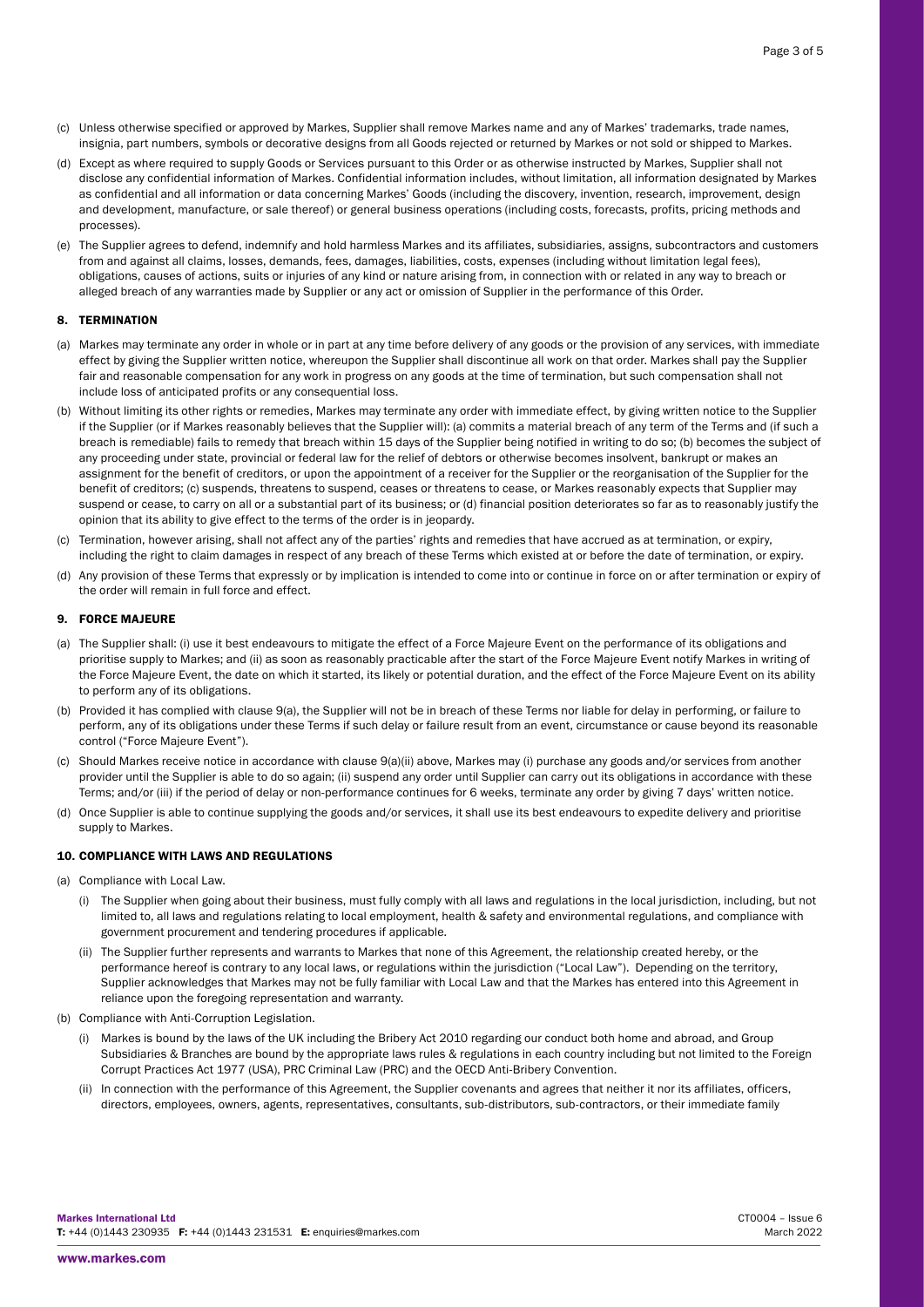members (collectively "Affiliates") will take any action that is in contravention of the UK Bribery Act 2010 [https://www.gov.uk/](https://www.gov.uk/government/publications/bribery-act-2010-guidance) [government/publications/bribery-act-2010-guidance](https://www.gov.uk/government/publications/bribery-act-2010-guidance)

- (iii) Furthermore, Supplier will engage with Markes' audit and risk mitigation due diligence processes where applicable in order that Markes can discharge their responsibilities under UK Law. A copy of the relevant Markes policy is available on request.
- (c) Compliance with Suppliers Corporate Social Responsibility Policies
	- (i) MARKES is bound by law and convention in the UK to corporate and social responsibility regulations and policies (including but not limited to those covering Anti-trust, Anti-Money laundering, Modern Slavery). Suppliers are required to engage with Markes' audit processes as required for these policies in order that Markes can discharge their corporate and social responsibilities. Copies of the relevant Policies are available on request.
- (d) Compliance with Anti-Terrorism / Blocked persons / Sanctions Regulations
	- (i) The Supplier covenants and agrees that in performing this Agreement it will not engage in transactions with any party or become a party listed as a Specially Designated Terrorist, Specially Designated National, and/or Blocked Person or party which otherwise appears on any of the following Restricted Parties lists: (i) U.K. Sanctions List (ii) Office of Financial Sanctions Implementation (OFSI) Consolidated List (iii) European Union Consolidated Financial Sanctions List (iv) U.S. Specially Designated Nationals and Blocked Persons List (v) U.S. Entity List.
- (e) Compliance with Export Control Regulations
	- (i) Supplier will notify MARKES if any of the goods and/or services are controlled or classified under any applicable laws and shall obtain any licences, permits and approvals required by any government, regulatory body or other competent authority in order to provide the goods and /or services. Supplier shall comply with all applicable laws, rules, policies and procedures of them, including, without limitation, the United States Export Administration Regulations, the Export Control Act 2002 and the guidance provided by the UK Export Control Joint Unit. The Supplier will indemnify and hold MARKES harmless for any violation or alleged violation by Supplier of such laws, rules, policies or procedures
- (f) Any breach by the Distributor of the Compliance with Laws and Regulations set forth in this section may constitute Good Cause for termination under section 8 hereof.

## 11. GENERAL

- (a) Written Permission. Where referred to in this Agreement 'written permission' may include electronic communication via email from a registered email account at markes.com but will not include permission given on "chat" type applications including but not limited to Skype, WhatsApp, TEAMS chat, *etc.*
- (b) Publicity. The Supplier shall obtain Markes written permission before disclosing by way of press release or otherwise to any third party anything which relates to any goods and/or the services provided to Markes. Should permission be granted, Markes retains the right to review and edit any such press release prior to publication.
- (c) Assignment and other dealings. Supplier may not assign or transfer any right or obligations hereunder without the prior written consent of Markes, such consent to not be unreasonably withheld or delayed. Markes may assign its rights and delegate its obligations. The Supplier may not subcontract any or all its rights or obligations under these Terms without the prior written consent of Markes. If Markes consents to any subcontracting by the Supplier, the Supplier shall remain responsible for all the acts and omissions of its subcontractors as if they were its own.
- (d) Confidentiality. Each party will not disclose to any person any Confidential Information concerning the other party. Each party may disclose the other party's Confidential Information: (i) to its employees, officers, representatives, contractors, subcontractors or advisers who need to know such Confidential Information for the purposes of exercising the party's rights or carrying out its obligations under these Terms; and (ii) as may be required by law, a court of competent jurisdiction or any governmental or regulatory authority. Neither party will use the other party's Confidential Information for any purpose other than to exercise its rights and perform its obligations under or in connection with the order. 'Confidential Information' means, in relation to each party, all information of commercial value, in whatever form relating to the business of that party including price sensitive information, trade secrets, business plans, know how, financial data, specifications, technical information, device results, drawings, agreements, techniques, technology, operations and products.
- (e) Entire agreement. These Terms express the entire understanding and agreement between the parties with respect to the goods and/or services specified in any order and supersede any and all previous agreements with reference to such subject matter, save for: (i) any previously signed non-disclosure or confidentiality agreement which cover the goods and/or services; and (ii) any other written agreement between the parties that specifically covers the same goods or services ("Separate Agreement"), where the terms of the Separate Agreement shall prevail over these Terms.
- Variation. No variation of these Terms will be effective unless it is in writing and signed by the parties (or their authorised representatives).
- (g) Waiver. No failure or delay by a party to exercise any right or remedy provided under these Terms or by law will constitute a waiver of that or any other right or remedy, nor will it prevent or restrict the further exercise of that or any other right or remedy. No single or partial exercise of such right or remedy will prevent or restrict the further exercise of that or any other right or remedy.
- (h) Severance. If any provision or part-provision of these Terms is or becomes invalid, illegal or unenforceable, it will be deemed deleted, but that will not affect the validity and enforceability of the rest of these Terms.
- (i) Notices. Any notice required to be sent pursuant to these Terms will be in writing and will be deemed to be validly given by the delivery to its recipient, either personally, by registered mail, prepaid mail or prepaid courier. Notices to Markes must be sent either by registered mail or via email to purchasing@markes.com, marked for the attention of the Supply Chain Manager, unless otherwise notified in writing.